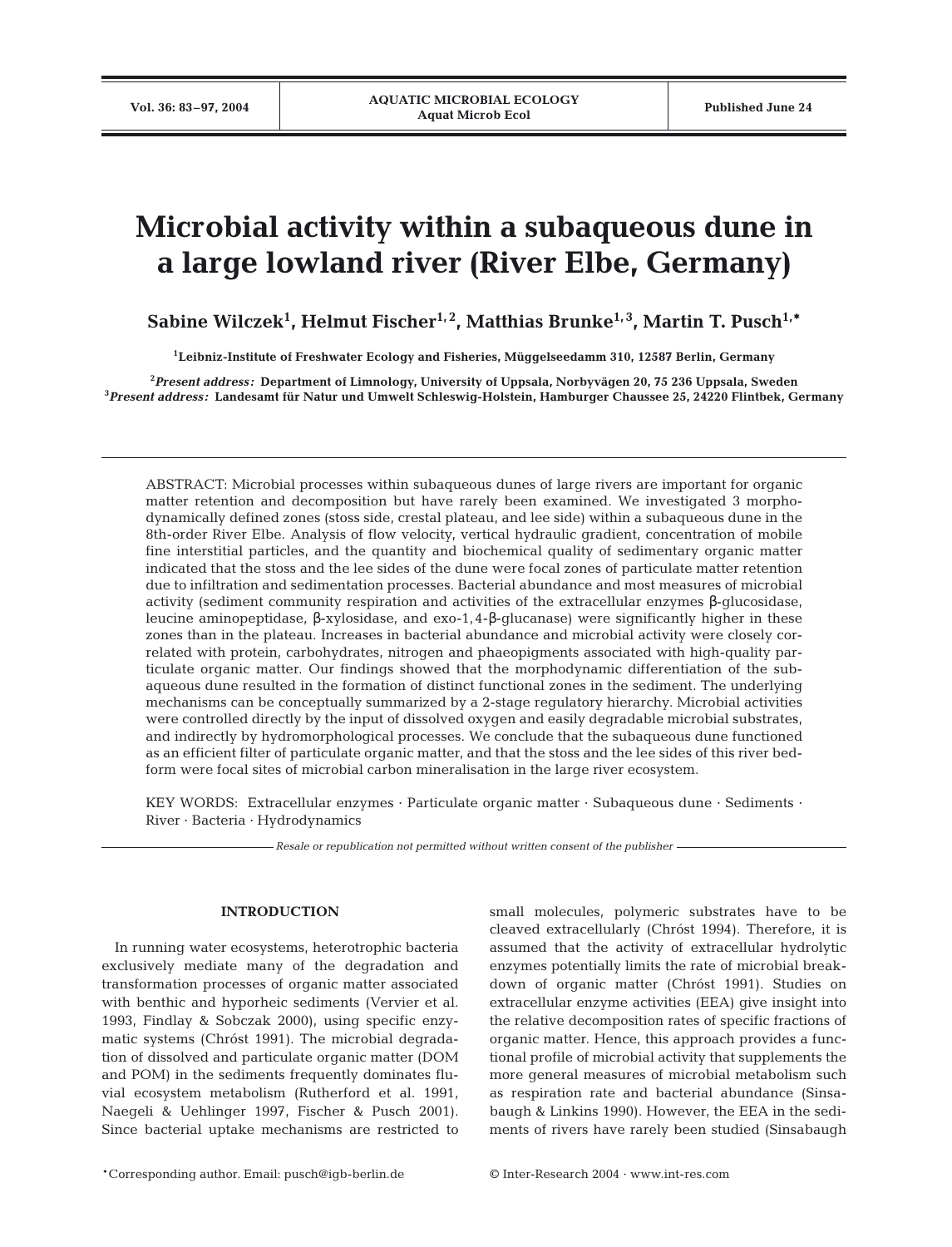& Findlay 1995, Battin & Sengschmitt 1999, Romaní & Sabater 1999).

In river sediments, aerobic microbial activity depends on the supply rate of organic matter, nutrients, and oxygen from river flow that includes groundwater and the overlying surface water (Vervier et al. 1993, Brunke & Gonser 1997, Valett et al. 1997). The organic matter supply from overlying surface water is largely controlled by the morphological structure of the riverbed (Hendricks 1993), because natural bedforms cause spatial and temporal variation in the local vertical hydraulic gradient (VHG) which indicate vertical water exchange (Williams 1993, Rutherford 1994). This exchange ('pumping') is a combination of infiltration of overlying surface water into the bed sediment, longitudinal hyporheic flow and exfiltration of hyporheic water (Elliot & Brooks 1997). With infiltrating overlying surface water, dissolved and suspended organic matter is transferred into the sediment (advective transport). In contrast to simple deposition, advective transport provides a fast pathway for fresh degradable particles to reach deeper sediments (Huettel et al. 1996). An additional mechanism creating exchange of water and substrate between sediment and overlying surface water is formed by the shifting of bedforms that trap and release interstitial water and particles when moving (Elliot & Brooks 1997, Packman & Bencala 2000). Both exchange processes, infiltration of overlying surface water and shifting of bedforms, influence the activity of microorganisms of the sedimentary biofilm (Pusch et al. 1998, Fischer et al. 2003).

The spatial variation and microbial processing of organic matter in bedforms have usually been studied in stream riffles (e.g. Hendricks 1993, Pusch & Schwoerbel 1994). There is little direct evidence of the biogeochemical functioning of sediment bedforms in larger rivers. Current knowledge comes from studies on individual gravel bars near the river margin and their inflow–outflow balance of matter (Vervier & Naiman 1992, Claret et al. 1997). These studies have shown that gravel bars act as sinks for dissolved organic carbon (DOC), suggesting that such bedforms may act as filters for organic matter.

In large lowland rivers, the river bed consists mainly of sand, which is almost permanently transported as bed load (Sauer & Schmidt 2001), and thereby may form huge subaqueous dunes. These dunes are hydromorphologically divided into 3 zones: upstream side (stoss side), crestal platform (plateau) and downstream side (lee side), which differ in hydrodynamics and sediment transport (Carling et al. 2000, Kostaschuk 2000). The stoss side of dunes is commonly characterized by increased near-bed velocity and a negative VHG, indicating infiltration of surface water and dissolved and particulate matter into the sediments (Carling et al.

2000). Near the crest, especially in cases where a crestal platform (plateau) exists, near-bed velocity decreases, paralleled by decreasing infiltration and sedimentation rates. On the lee side, reverse flow may occur and, due to the low near-bed velocity, only minor infiltration occurs (Carling et al. 2000, Kostaschuk 2000). Reduced flow velocities and shifting of the sediment structure may result in the burial of particulate matter on the lee side.

In this study, we aimed to gain a better insight into the function of the river sediment 'filter'. Our objective was to determine whether a sand bedform on the bottom of a large sandy river exhibits distinct biogeochemical organisation, as has been demonstrated for the gravel bars of smaller streams and rivers. More specifically, we hypothesized that EEA and sediment community respiration (SCR) rates would differ within several functional zones of the bedform, due to the varying input of DOM and POM. Thus, we quantified the spatial distribution of significant microbial activities within the sediments of a subaqueous dune and their control by abiotic variables.

# **MATERIALS AND METHODS**

**Study site.** The study site was located in the River Elbe, an 8th-order river at a station 598 km from its source (51° 51' N,12° 28' E, Fig. 1A) near the town of Coswig. The river slope in this section is about 0.021%. The water quality is mainly influenced by mass development of planktonic algae due to high nutrient loads. Data on discharge and physicochemical variables in the river water on 13 September and 14 November and annual means and ranges are given in Table 1. The Elbe is a navigable river. Thus, the banks are protected by stone groynes built perpendicularly to the flow direction (Fig. 1B) at a distance of about 100 m from each other. The 3-dimensional subaqueous bedform, typically dune-shaped, was located near the tip of a groyne (Fig. 1C) at the margin of the navigation channel, when water level was low. On the sampling dates in September 2000, the total channel width was approximately 100 m, and the subaqueous dune was located about 10 m from the river bank. The dune remained stationary between August 2000 and November 2000, because bed load transport was low during this period. The morphology of the subaqueous dune was mapped by a Sonar Lite portable echosounder system (OHMEX Instruments, L. M. Technical Services), with a vertical resolution of 0.01 m, longitudinal resolution of 1 m, and lateral resolution of 0.3 m. The subaqueous dune was seasonally immobile, but disappeared later in winter, probably due to a considerable increase in river discharge. Echo-sounding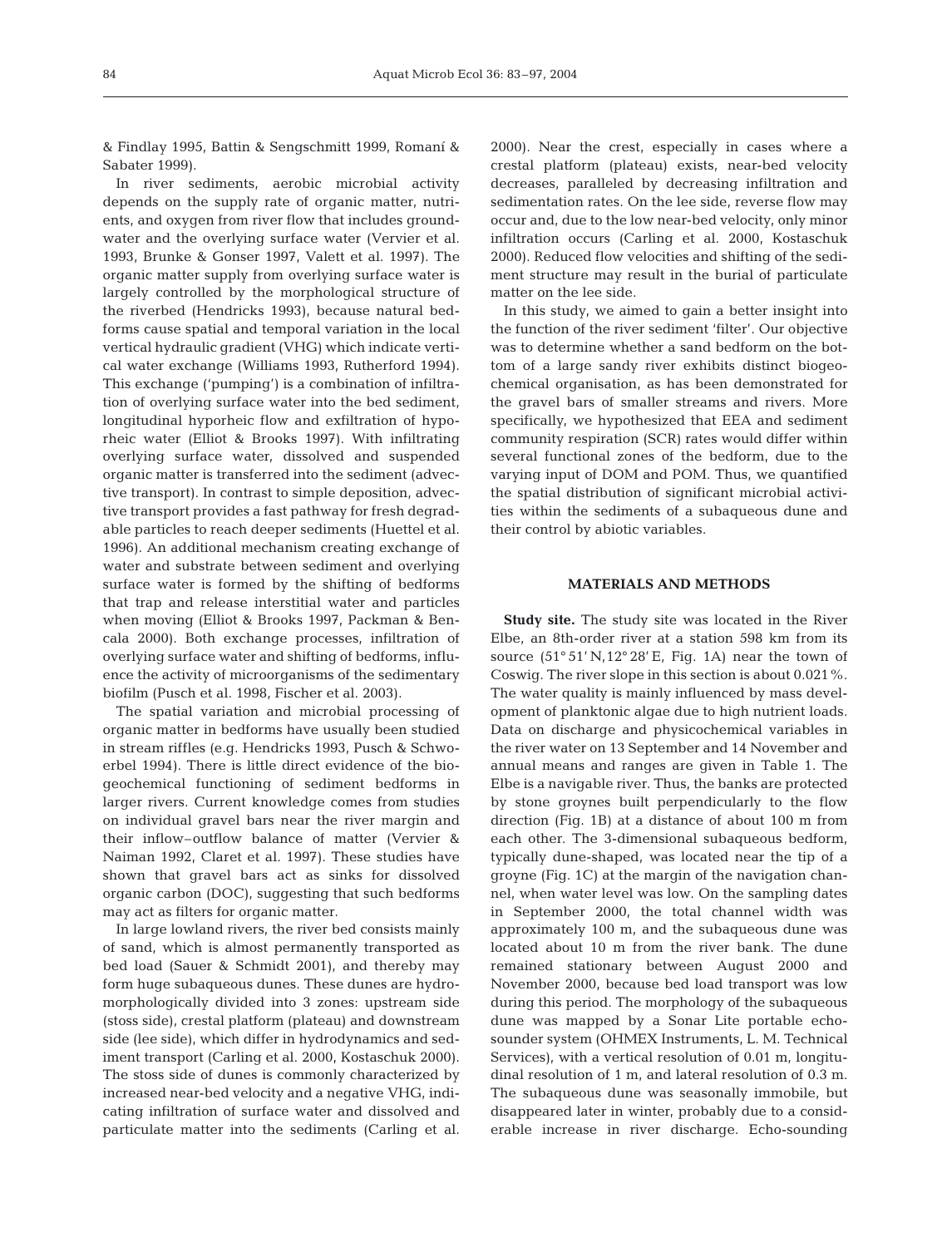measurements conducted on the midchannel river bottom in the River Elbe near the city of Coswig (river km 598.0 to 599.4) showed that the river bottom was partially covered by mobile long dunes, with a plateau length of >100 m (Wang et al. 2002). These mobile bedforms were mostly flatter than the investigated subaqueous dune. Similar long flat dunes also cover the river bottom in the River Rhine (Carling et al. 2000).

**Sampling procedure.** The subaqueous dune near the tip of a groyne was sampled in 3 morphodynamical zones, upstream = stoss side, crestal platform = plateau, and downstream = lee side; 3 sampling positions were located within the stoss and lee sides respectively, and 6 positions within the plateau (3 on the upper plateau towards the stoss, and 3 on the lower plateau towards the lee side) (see Fig. 2). Samples were collected on 12 and 13 September 2000 and on 14 November 2000. At each position, piezometers (steel pipes, internal diameter 5 cm) with perforations (diameter 5 mm) were inserted into the sediment to a depth of 0–5 cm. In the following, this depth level is described as 5 cm depth.

For the collection of sediments, 10 l of interstitial water were extracted with a hand pump after discarding the first 2 l (Bou & Rouch 1967, Brunke & Fischer 1999). The fine particle fraction of sediment passing a 90  $\mu$ mmesh net was filtered onto Whatman GF/F filters. This particle fraction of  $\sim 0.7$  to 90  $\mu$ m (d50 [median sedi-

Table 1. Discharge, and physicochemical variables of Elbe river water near the town of Coswig (Wittenberg) in 2000 (data provided by Wassergütestelle Elbe)

| Parameter                                 |      | Annual          | 13 Sep | $14$ Nov |
|-------------------------------------------|------|-----------------|--------|----------|
|                                           | mean | range           |        |          |
| Discharge $(m^3 s^{-1})$                  | 349  | $129 - 1900$    | 146    | 162      |
| Temperature $(^{\circ}C)$                 | 9.2  | $2.9 - 24.3$    | 19.8   | 7.8      |
| pH                                        | 7.7  | $7.1 - 9.0$     | 7.9    | 7.5      |
| Conductivity ( $\mu$ S cm <sup>-1</sup> ) | 434  | $330 - 580$     | 500    | 505      |
| Dissolved oxygen $(mq l^{-1})$            | 11.4 | $8.8 - 13.2$    | 9.1    | 10.4     |
| Ammonium (mg $l^{-1}$ )                   | 0.33 | $< 0.01 - 0.82$ | < 0.02 | 0.13     |
| Nitrite $(mq l^{-1})$                     | 0.04 | $< 0.01 - 0.07$ | 0.02   | 0.05     |
| Nitrate $(mq l^{-1})$                     | 4.5  | $3.1 - 5.7$     | 4.0    | 4.3      |
| Total phosphorus $(mq l^{-1})$            | 0.22 | $0.16 - 0.4$    | 0.23   | 0.21     |
| Total organic carbon $(mq l^{-1})$        | 7.8  | $5.2 - 11$      | 8.5    | 5.7      |
| Dissolved organic carbon $(mq l^{-1})$    | 4.4  | $3.9 - 5.3$     | 5.3    | 4.7      |
| Chlorophyll a $(\mu q l^{-1})$            | 39.2 | $1.2 - 195$     | 120    | 11       |
|                                           |      |                 |        |          |



Fig. 1. Location of study site: (A) Map of Germany showing River Elbe. (B) Investigated river reach near Coswig town; km = river kilometres counted from source; whiskers along river margin = groynes. (C) Subaqueous dune and 3 groyne fields investigated at the sampling site

ment diameter] ranges between 3 and 8 µm in the Elbe) is moved by interstitial flow within the framework sediment (Brunke & Gonser 1999, M. Brunke unpubl. data) and is therefore referred to in the following as mobile fine interstitial particles (MFIP). Dry mass, particulate organic carbon (POC) and particulate

> nitrogen (PN) content were determined separately in the MFIP in order to examine its role as substrate and colonisation site. The coarse particle fraction of sediment >90 µm to 5 mm, which contributed about 70% to the total sediment particles, is referred to in the following as sediment. Subsamples of sediment were taken in order to determine the contents of total POM, POC, PN, particulate carbohydrates and particulate protein, as well as bacterial abundance and the activity of 4 extracellular enzymes. Interstitial water was collected by inserting a submersible electric pump with 90 µmmesh net immediately after the sediment samples had been taken. In these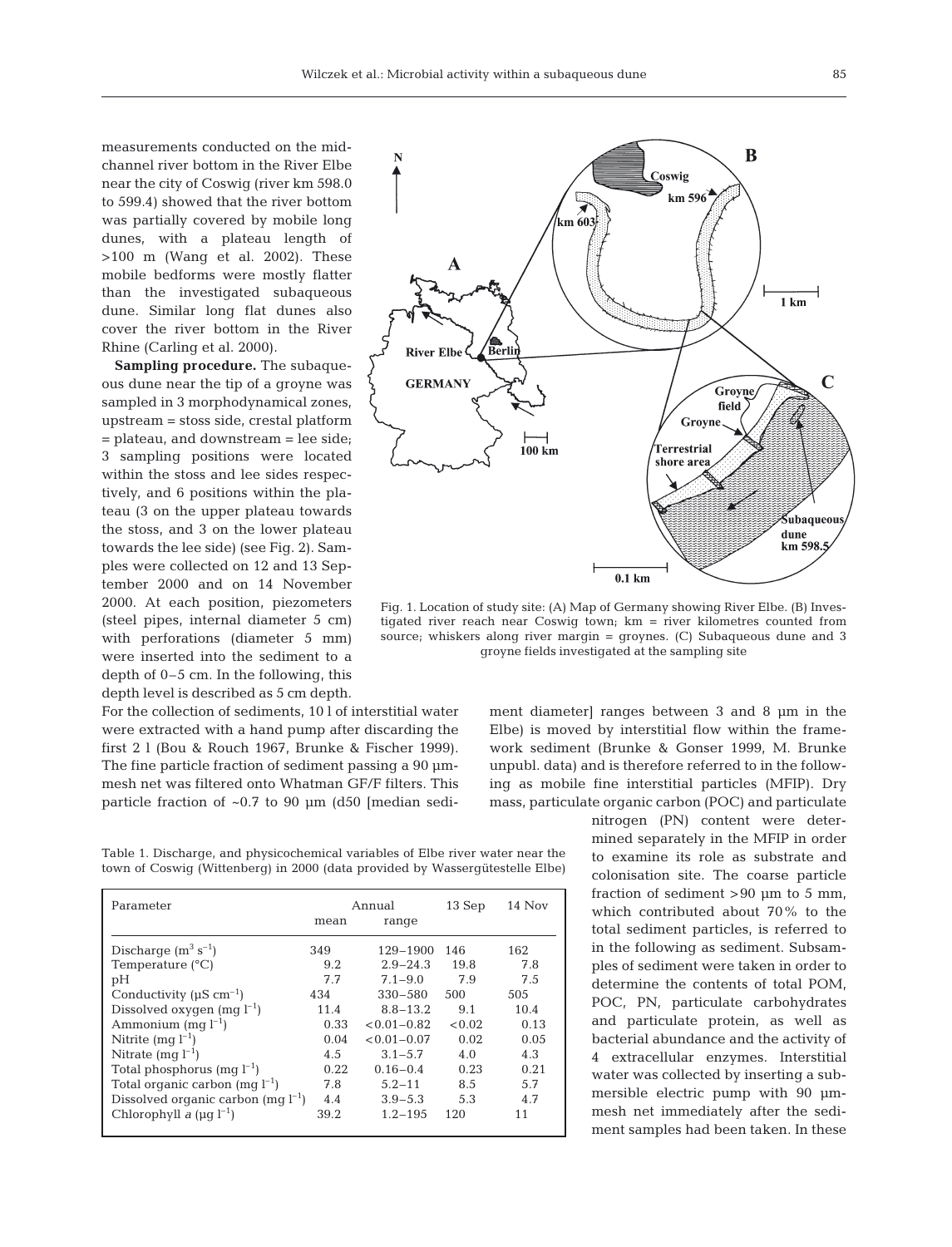samples, chlorophyll *a* (chl *a)* and phaeopigments, DOC and physicochemical variables (temperature, conductivity, pH, dissolved oxygen concentration) were analysed. Additionally, 2 samples of surface water were collected on 13 September and 14 November in order to determine chl *a*, phaeopigments, bacterial abundance, activities of 4 extracellular enzymes and physicochemical variables (temperature, conductivity, pH, dissolved oxygen). The samples for chl *a* and phaeopigments in interstitial water and surface water were filtered onto Whatman GF/F filters. Samples of MFIP, sediment and surface water were immediately stored on ice until being processed in the laboratory within 20 h.

**Flow velocity and vertical hydraulic gradient (VHG).** Flow velocity was measured with a 'Flow-Mate' (Model 2000, Marsh-McBirney) 5 cm above the sediment surface at each sampling position. VHG was calculated as the difference in hydraulic head divided by depth of the piezometer (25 cm). Negative VHG values relate to lower water pressure within the interstices compared to the stream, indicating infiltration. Positive VHG values relate to higher water pressure within the interstices compared to the stream, indicating exfiltration.

**Chemical analyses.** Prior to DOC analysis, interstitial water samples were filtered through pre-rinsed cellulose acetate filters (pore size 0.45 µm). DOC was quantified by liquid chromatography followed by organic carbon detection (LC-OCD). This technique fractionates DOC via size-exclusion chromatography and allows separation and quantification of various groups of DOC, namely polysaccharides, humic substances, low-molecular-weight carboxylic acids and low-molecular-weight amphiphilic substances (Fischer et al. 2002a).

**Sediment particle size distribution.** In order to determine particle size distribution and the sorting coefficient  $(d10/d60)^{0.5}$  (10% = d10 and 60% = d60 of total sediment passing through sieve), complete sediment samples from each sampling position were taken with a sediment corer, dried at 105°C, and sieved through a standard set of sieves with mesh sizes decreasing from 20 mm to 63 µm.

**Particulate matter in MFIP and sediment.** GF/F filters with MFIP, and sediment samples  $(-0.7-90 \text{ }\mu\text{m})$ were dried to constant weight at 105°C. Total POM was determined as loss on ignition in sediment samples. For this purpose, 15–25 g wet weight of sediment samples were subsequently combusted for 6 h at 550°C in order to determine POM as ash–free dry mass. The POC and PN contents of dried MFIP filters and dried sediment samples were determined using a CNS (carbon, nitrogen, sulfur) analyser (Vario EL, Elementar Analysensysteme). Dried sediment samples

were ground prior to analysis with an analytical ball mill (Pulverisette 6, Fritsch) for 15 min, and inorganic carbon was removed from both MFIP and sediment samples with 1 M HCl. Triplicate subsamples of sediments were filled into cylindrical silver foil capsules (9 mm height, 5 mm diameter; Lüdi AG), while duplicate subsamples of MFIP filters were wrapped in aluminum foil for analysis. The calibration curve was established using acetanilide (limit of detection C < 0.004 mg;  $N < 0.004$  mg). C/N ratios were calculated as molar ratios. Protein was extracted from sediment samples according to Rausch (1981) quantified using the micro-biuret method of Itzhaki & Gill (1964). Total carbohydrates of sediment samples were extracted by a phenol-sulfuric acid assay according to Underwood & Parkers (1995). The absorbance of the extracted carbohydrates was then measured against a reagent blank at 485 nm using a glucose standard. Hot ethanol (90%, 78°C) was used for the extraction of chl *a* and phaeopigments in MFIP and surface water. Extraction occurred for 12 h at room temperature in the dark. The clear ethanol-pigment-mixture was used to determine chl *a* and phaeopigments with a spectrophotometer (UV-2401 PC, Shimadzu) according to DIN 38412-L16 (German standard methods: Deutsche Einheitsverfahren 1985).

**Bacterial abundance.** Bacterial abundance was determined in surface water and sediments. The subsamples for bacterial abundance were fixed in a sterile-filtered aqueous solution containing 3.5% formaldehyde, 0.85% NaCl, and 1 mM pyrophosphate (final concentration). After a 10 min sonication step and rigorous vortexing of all samples, supernatants of sediment subsamples were diluted again (dilution factor = 25). Samples for bacterial cell counts in sediments were taken from the supernatant, and samples of surface water were used directly. Bacteria were stained using 4',6-diamidino-2-phenylindiol (DAPI) (Porter & Feig 1980) at a final concentration of 10 mg  $l^{-1}$ . After 40 min of dark incubation, bacteria were filtered onto black polycarbonate filters (Nuclepore, pore size 0.2 µm) and mounted on slides using anti-fading solution (AF1, Citifluor, London). At least 200 bacteria within a total of at least 10 microscopic fields were counted by epifluorescence microscopy (Nikon FXA Microscope, HBO 100 W, Ex 330-380, DM 400, BA 400, immersion objective CF N DIC Plan Achromate 100×).

**Extracellular enzyme activities (EEA).** We use the term 'extracellular enzymes' for all enzymes that act extracellularly, including those attached to bacterial cells and particles and also free enzymes in the liquid phase. EEA were determined in surface water and sediments. Fluorogenic substrate analogues (methylcumarinyl [MCA]-substrates and methylumbelliferyl [MUF]-substrates, Sigma) were used to measure the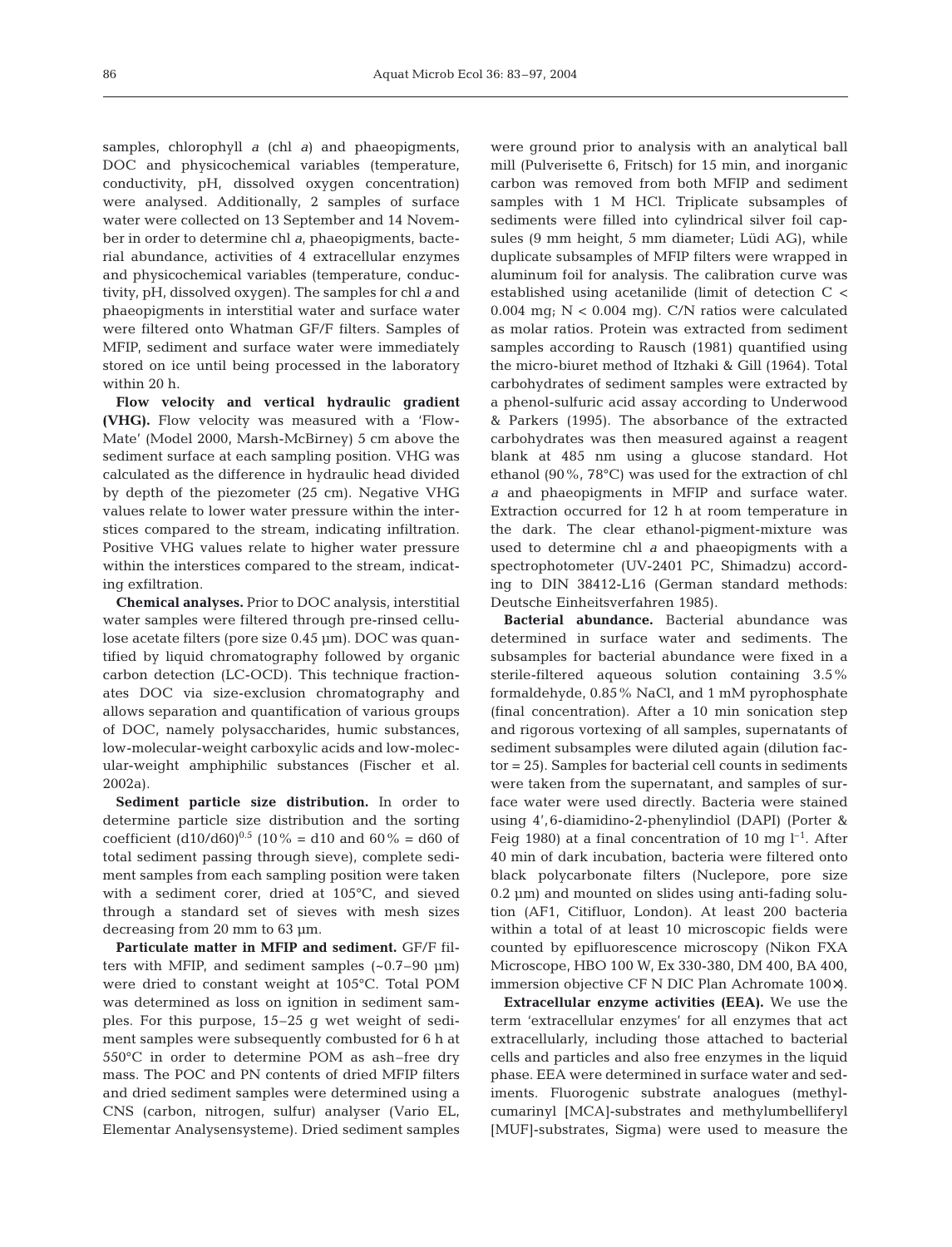potential EEA *(V*max) of β-D-xylosidase (degrades xylobiose), β-D-glucosidase (degrades cellobiose), exo-1,4 β-glucanase (degrades cellulose), and leucine aminopeptidase (LAP) (degrades peptides) (Hoppe 1993, Marxsen et al. 1998). We prepared 3 replicates and 2 controls of each sediment sample using 3 g of wet sediment (volume was determined) and 8 ml of filtered (0.2 µm) interstitial water. For measuring EEA in surface water, 3 replicates and 2 controls were prepared using 8 ml of surface water directly. After boiling the controls for 30 min, 1 ml of the substrate analogue was added to replicates and controls. The substrate analogue were added in saturation concentrations, which were determined in previous experiments using sediments and surface water from the study site (sediment samples LAP: 400 µM, β-glucosidase: 350 µM, exo-1,4 β-glucanase and β-xylosidase: 300 µM; surface water samples: LAP: 150 µM, β-glucosidase, exo-1,4-β-glucanase and β-xylosidase: 120 µM). All samples (replicates and controls) were incubated for 1–3 h at ambient river temperature (20°C in September and 8°C in November) in the dark under continuous shaking (rotational frequency  $70 \text{ min}^{-1}$ ), and killed by boiling for 3 min. When cooled to room temperature, 1 ml of 0.1 M alkaline glycine buffer (pH 10.5) was added. After centrifugation (5 min at  $4000 \times q$ ), hydrolysis of the substrate analogue was measured by determining the fluorescence of the supernatant (Shimadzu RF-5001 PC spectrofluorometer, 1.5 nm slit, 360 nm (MCA) or 365 nm (MUF) excitation, 440 nm (MCA) or 450 nm (MUF) emission). Standard MCA (7-amino-4-methylcoumarin) solutions and standard MUF (4-methylumbelliferone) solutions were used for calibration.

**Sediment community respiration (SCR).** SCR was measured using sediment chambers perfused with river water (after Pusch & Schwoerbel 1994, modified). Sediments were retrieved by hand horizontally from the upper sediment layer (0–6 cm) and scooped below the water surface into a respiration chamber made of clear plastic pipe (18 cm long, 6 cm inside diameter, volume,  $V = 0.51$  l). The chambers were sealed under water with caps covered by nylon mesh (0.2 mm meshsize) and subsequently stored in ice water for up to 3 d. In the laboratory, chambers were connected to a stirred, high-resolution oxygen probe (Type 4002, Syland Scientific), and an adjustable, electromagnetically clutched precision pump (Type GAMMA/ 4-W, Prominent Dosiertechnik) and installed in a oncethrough, upward-flow system. The incubation system was perfused with river water at  $20 \pm 1$ °C in September and  $8 \pm 1^{\circ}\text{C}$  in November. Temperature and oxygen concentrations were continuously recorded. Perfusion was terminated when oxygen concentration in the outflow of the chamber remained stable for at least 30 min. Perfusion time and flow-through rate  $(q, l \, h^{-1})$ 

were recorded. The oxygen content of river water bypassing the sediment chamber was measured as control. SCR (mq  $l^{-1}$  sediment) was calculated using the difference in oxygen concentration between the control and the perfused water ( $\Delta O_2$ , mg l<sup>-1</sup>) related to the volume of sediment chamber *(V)*

$$
SCR = \frac{\Delta O_2 q}{V}
$$

**Statistical analyses.** Data from the September and November sampling dates were pooled for analyses. As the data did not show normal distributions (Shapiro-Wilk test), non-parametrical Kruskal-Wallis *H*-tests were used to examine the variability of microbial activity, POM content, sedimentological and hydrological variables between the morphodynamical zones (stoss side, plateau, lee side) of the dune. After detecting a significant difference ( $p < 0.05$ ), we compared the zones of the dune by pairs using the Mann-Whitney *U*-test. Data were transformed by the natural logarithm to reduce skewness and kurtosis prior to principal components analyses (PCA). The PCA was conducted on the microbial and environmental variables to detect the factors which explained their variability and to detect differences along the transect of the dune (Thioulouse et al. 1997). Bacterial abundance and VHG were correlated (Spearman rank correlations) with PCA fractional scores 1 and 2 to test for relationships with variables included in the PCA. Spearman rank correlations were also used to reveal relationships between microbial and environmental variables.

#### **RESULTS**

#### **Dune morphology, granulometry and hydrodynamics**

The subaqueous dune was nearly 40 m in length and 12 m in width, clearly discernible, with a long stoss side, a crestal platform (plateau) and a lee side (Fig. 2).

Sediment particle sizes on the stoss and the lee sides differed significantly from those on the plateau. The median (d50) was highest at the plateau (2.7 mm) followed by the stoss (1.9 mm), and the lee side (1.3 mm). Fine gravel (2.0–6.0 mm) dominated on all zones (stoss side: 52%; plateau: 49%; lee side: 43%), followed by coarse sand (0.6–2.0 mm) on the stoss and the lee sides (stoss side: 26%; lee side: 38%), and by medium gravel  $(6.0-20.0 \text{ mm})$  on the plateau  $(31\%)$ . A small fraction  $(0.17\%)$  of coarse gravel  $(20.0-60.0 \text{ mm})$  was also encountered on the plateau. Fine sand fractions were low at all sites. The stoss (median 0.50) and the lee (median 0.51) sides had significantly higher sorting coefficients  $((d60/d10)^{-0.5})$  than the plateau (median 0.35).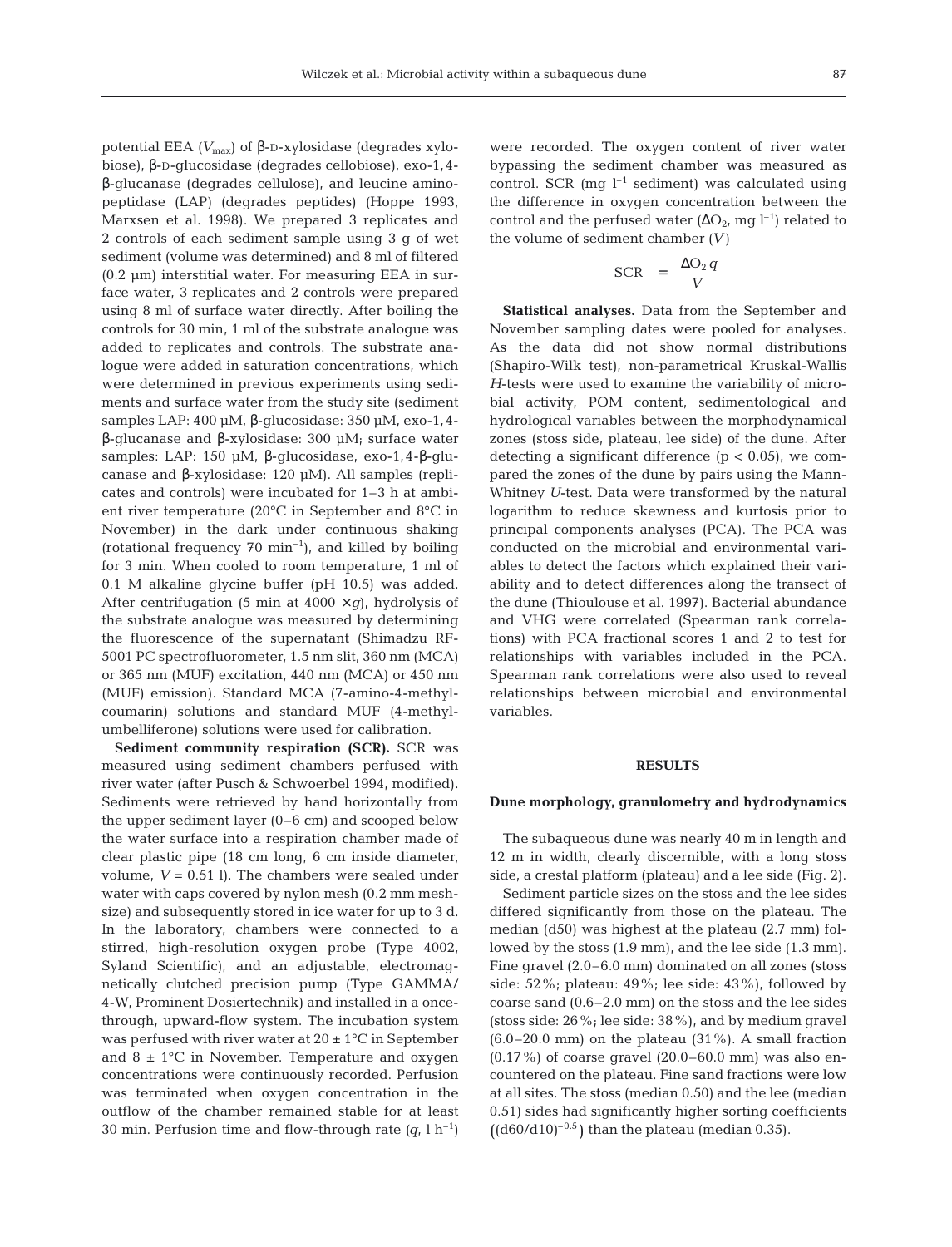

Fig. 2. Contour map showing water depths at study site and sampling positions  $(\bullet)$  along transect (A–B) within the 3 morphodynamic zones (stoss, plateau, lee) of subaqueous dune. S: stoss side; P: plateau; UP: upper plateau; LP: lower plateau; L: lee side; arrow indicates flow direction

Flow velocities 5 cm above the sediment surface were significantly higher on the plateau (median  $40.2 \text{ cm s}^{-1}$ ) than the stoss (median 34.3 cm s<sup>-1</sup>) and the lee (median 3.3 cm  $s^{-1}$ ) sides. The flow velocities on the stoss side were significantly higher than those on the lee side. VHG values on the stoss side were usually negative, and increased towards the upper and lower plateau, and then gradually decreased on the lee side (Fig. 3A, Table 2); thus, infiltration prevailed on the stoss side, and exfiltration prevailed in the other zones. Significant differences in VHG were found between the stoss side and plateau.

# **Mobile fine interstitial particles (MFIP <90 µm)**

The dry mass of MFIP and content of PN and POC were significantly different between the zones of the

dune (Kruskal-Wallis *H*-test; Table 2). The stoss side exhibited significantly higher dry mass and contents of PN and POC in the MFIP (Fig. 3B,C) than the other 2 zones of the dune. The C/N ratios of MFIP showed no significant differences between the zones, but the C/N ratios in September were significantly lower than the C/N ratios in November (Fig. 3D). Notably, the C/N ratios of MFIP (median 8.2) were significantly lower (Wilcoxon test,  $p = 0.0001$ ) than the C/N ratios of sedimentary POM (median 14.7) (Fig. 4F). Chl *a* content was not significantly different between the different zones (Fig. 3E); however, the phaeopigments within the MFIP did differ significantly between the 3 zones of the sand dune. The content of phaeopigments was significantly higher on the stoss side, compared to the plateau (Fig. 3F). Dry mass, PN, POC content and phaeopigments of MFIP were strongly negatively correlated with VHGs  $(r_s = -0.71$ , –0.70, –0.75, –0.70 respectively; p < 0.01); thus, these variables were highest where infiltration of river water occurred.

Table 2. Results of Kruskal-Wallis *H*-test testing differences of microbial and environmental variables between the 3 morphodynamical zones (stoss side, plateau, lee side) of subaqueous dune (df = 2); levels of significance =  $p$  < 0.05,  $p$  < 0.01,  $p < 0.001$ . ns: not significant ( $p > 0.05$ ). MFIP: mobile fine interstitial particles

| Microbial and<br>environmental variables | Chi-square | p-value  |  |  |  |  |  |
|------------------------------------------|------------|----------|--|--|--|--|--|
| <b>Granulometry and hydrodynamics</b>    |            |          |  |  |  |  |  |
| Sorting coefficient sediment             | 7.3        | < 0.05   |  |  |  |  |  |
| d50 (median sediment diameter)           | 8.6        | < 0.05   |  |  |  |  |  |
| Flow velocity                            | 24.6       | < 0.001  |  |  |  |  |  |
| Vertical hydraulic gradient              | 6.3        | < 0.05   |  |  |  |  |  |
| <b>MFIP</b> variables                    |            |          |  |  |  |  |  |
| Dry mass MFIP                            | 12.7       | < 0.01   |  |  |  |  |  |
| POC MFIP                                 | 12.3       | < 0.01   |  |  |  |  |  |
| <b>PN MFIP</b>                           | 12.9       | < 0.01   |  |  |  |  |  |
| C/N ratio MFIP                           | 2.2        | ns       |  |  |  |  |  |
| Chlorophyll a MFIP                       | 2.7        | ns       |  |  |  |  |  |
| Phaeopigment MFIP                        | 6.8        | < 0.05   |  |  |  |  |  |
| Particulate matter of sediment           |            |          |  |  |  |  |  |
| <b>Total POM</b>                         | 4.2.       | ns       |  |  |  |  |  |
| POC.                                     | 2.8        | ns       |  |  |  |  |  |
| PN                                       | 6.3        | < 0.05   |  |  |  |  |  |
| $C/N$ ratio                              | 5.9        | $= 0.05$ |  |  |  |  |  |
| Carbohydrates                            | 7.0        | < 0.05   |  |  |  |  |  |
| Protein                                  | 9.0        | < 0.05   |  |  |  |  |  |
| <b>Microbial variables</b>               |            |          |  |  |  |  |  |
| Bacterial abundance                      | 8.3        | < 0.05   |  |  |  |  |  |
| Sediment community respiration           | 7.4        | < 0.05   |  |  |  |  |  |
| β-qlucosidase activity                   | 10.5       | < 0.01   |  |  |  |  |  |
| $Exo-1, 4-\beta$ -glucanase activity     | 13.5       | < 0.01   |  |  |  |  |  |
| $\beta$ -xylosidase activity             | 7.0        | < 0.05   |  |  |  |  |  |
| Leucine aminopeptidase activity          | 8.2        | < 0.05   |  |  |  |  |  |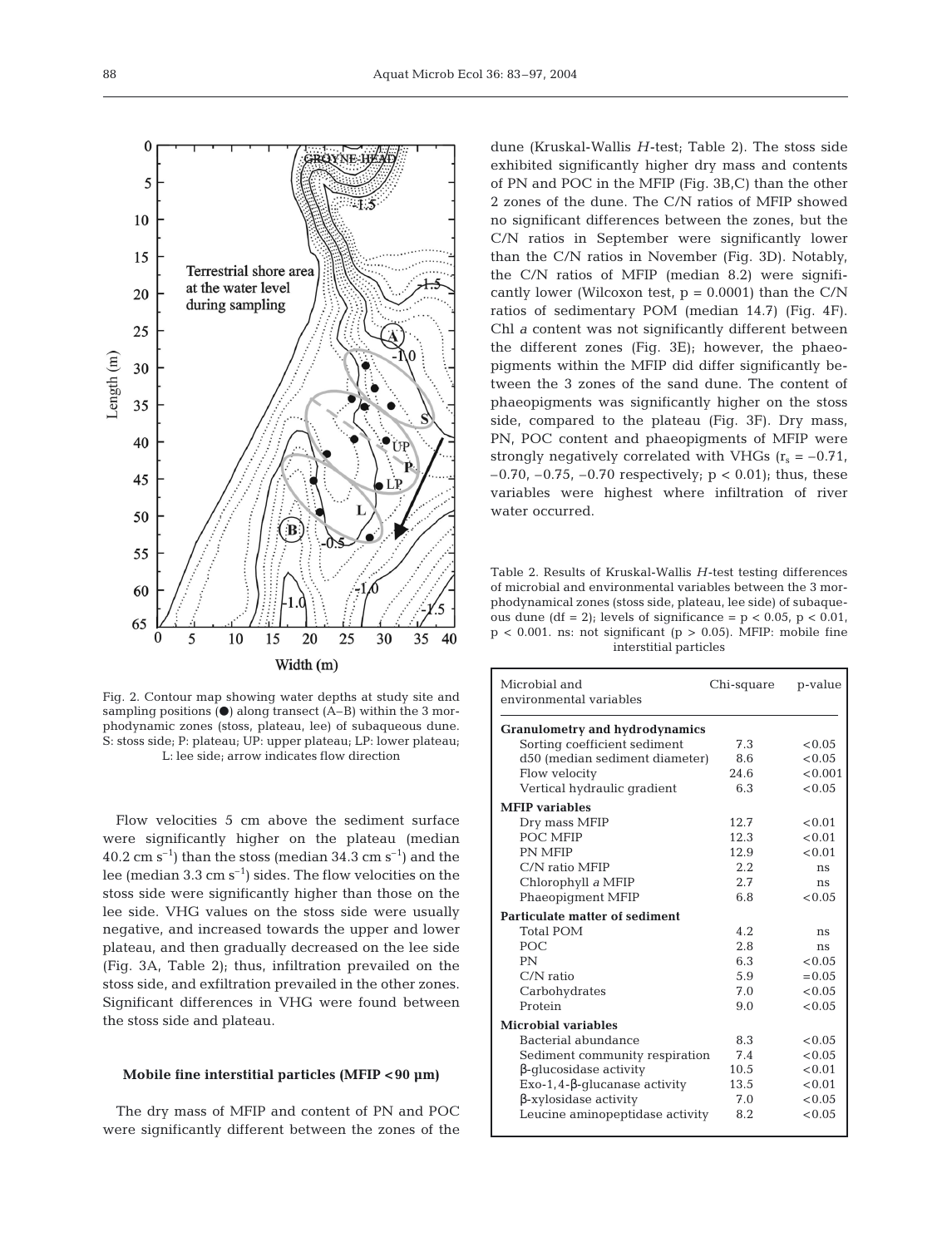- $\Delta$  12 and 13 September 2000
- $\Box$  14 November 2000

Fig. 3. (A) Vertical hydraulic gradient (VHG) along Transect A–B in September and November 2000. (B–F) Characteristics of mobile fine interstitial particles (MFIP) along transect of the 3 morphodynamic zones of the subaqueous dune. Plateau data are separated into 'upper plateau' (area near stoss side) and 'lower plateau' (area near lee side); (B) dry mass, (C) particulate nitrogen, (D) C/N ratio (E) chlorophyll *a* and (F) phaeopigment contents of MFIP. For each zone, medians are connected by dashed line

 $\triangle$  12 and 13 September 2000  $\Box$  14 November 2000

Fig. 4. Characteristics of sediment particulate matter along transect of the 3 morphodynamic zones of subaqueous dune in September and November 2000. Data shown separately for upper and lower plateau: (A) protein, (B) carbohydrates, (C) particulate nitrogen, (D) particulate organic carbon, (E) total particulate organic matter, (F) C/N ratio. For each zone, medians are connected by dashed line



# **Particulate matter of sediment (>90–5 mm)**

The sediments of the subaqueous dune exhibited a median protein content of 0.44 mg  $g^{-1}$  dry mass and a median carbohydrate content of 1.92 mg  $g^{-1}$  dry

cantly higher on the stoss and lee sides compared to the plateau (Fig. 4A,B). Additionally, the PN content (median = 0.0155% dry mass) was significantly higher on the lee side than the plateau (Fig. 4C),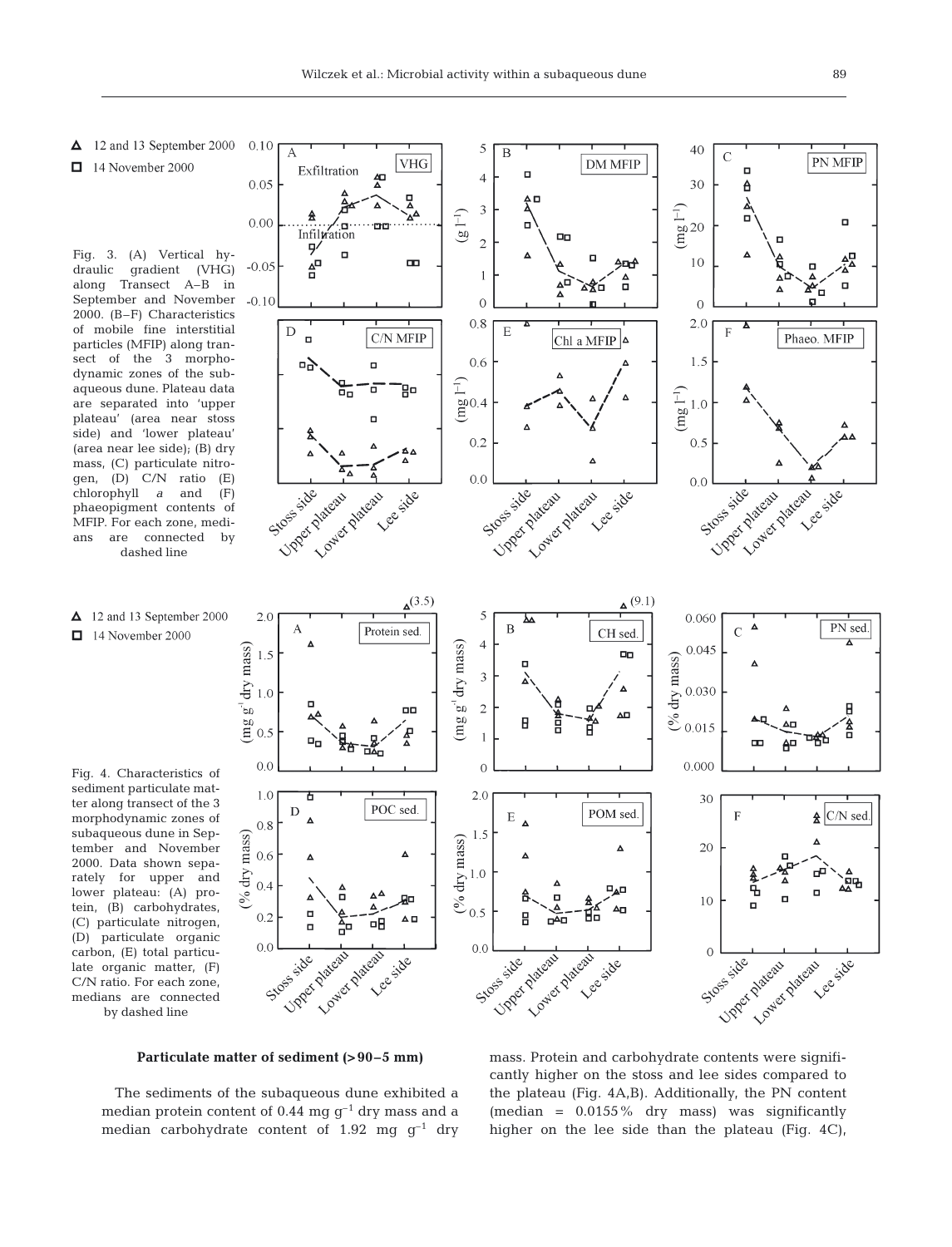$\triangle$  12 and 13 September 2000  $\Box$  14 November 2000

Fig. 5. Characteristics of bacterial variables along transect of the 3 morphodynamic zones of the subaqueous dune in September and November 2000. Data of plateau are shown separately for upper and lower plateau. (A) Bacterial abundance, (B) sediment community respiration,  $(C)$  leucine<br>aminopeptidase,  $(D)$   $\beta$ aminopeptidase, glucosidase, (E) β-xylosidase, and (F) exo-1,4-βglucanase. For each zone, medians are connected by dashed line. MCA: methylcumarinyl; MUF: methylumbelliferyl



while POC (median  $= 0.28\%$  dry mass) and total POM (median = 0.59% dry mass) contents were not significantly different between zones (Fig. 4D,E). Spatial variability of POM variables within a zone was especially high on the stoss and lee sides. The C/N ratios did not vary significantly between zones, but tended to be lower on the stoss and lee sides in comparison with the plateau (Fig. 4F). Thus, the spatial pattern of sediment organic matter variables, protein, carbohydrates and PN, showed a remarkable difference to that of the MFIP variables, which peaked only on the stoss side.

# **Interstitial dissolved oxygen and various fractions of interstitial DOC**

Dissolved oxygen saturations were significantly higher on the stoss side (46%) than the plateau (27%). On the lee side, dissolved oxygen saturation reached 33%. DOC did not differ significantly between the 3 morphodynamical zones of the dune (median = 4.4 mg  $l^{-1}$ ). Humic substances were the major DOC fraction, accounting for about 63% of the total DOC (median = 2.8 mg  $l^{-1}$ ), and showed only small variability along the transect. Free polysaccharide concentration decreased along the transect of the dune (stoss = 0.12 mg  $l^{-1}$ , plateau = 0.098 mg  $l^{-1}$ , lee = 0.081 mg  $l^{-1}$ ), although this pattern was not statistically significant. Low-molecular-weight acids and other low-molecularweight substances comprised less than 1% of total DOC and did not show any consistent spatial pattern.

# **Microbial variables**

Bacterial abundance in the dune sediments amounted to a median of  $5.1 \times 10^8$  cells cm<sup>-3</sup> sediment compared to only  $4.6 \times 10^6$  cells cm<sup>-3</sup> (September) and  $4.0 \times 10^6$  cells cm<sup>-3</sup> (November) in the water column. Bacterial abundance in the sediment was significantly higher on the stoss and lee sides than on the plateau (Fig. 5A). SCR reached a median of 1.2 mg  $O_2$  dm<sup>-3</sup> sediment  $h^{-1}$  and was significantly higher on the stoss side (median =  $1.9 \text{ mg } O_2 \text{ dm}^{-3}$  sediment h<sup>-1</sup>) compared to the plateau and lee side (Fig. 5B).

Leucine aminopeptidase showed the highest activity (median = 92.7 nmol MCA  $cm^{-3}$  sediment h<sup>-1</sup>) (Fig. 5C) of the enzymes studied. Lower activities were found for β-glucosidase (median = 15.0 nmol MUF cm–3 sediment h<sup>-1</sup>), β-xylosidase (median = 6.0 nmol MUF cm<sup>-3</sup> sediment  $h^{-1}$ ), and exo-1,4-β-glucanase (median = 4.4 nmol MUF  $cm^{-3}$  sediment  $h^{-1}$ ) (Fig. 5D–F). EEA in sediments were about 50 to 300 times higher than in the water column. Activities of the 4 measured enzymes were significantly higher in the sediments of the stoss and lee sides compared to the plateau, with the exception of β-xylosidase activity, which showed only significant differences between the stoss side and plateau. Concomitant with high spatial variability of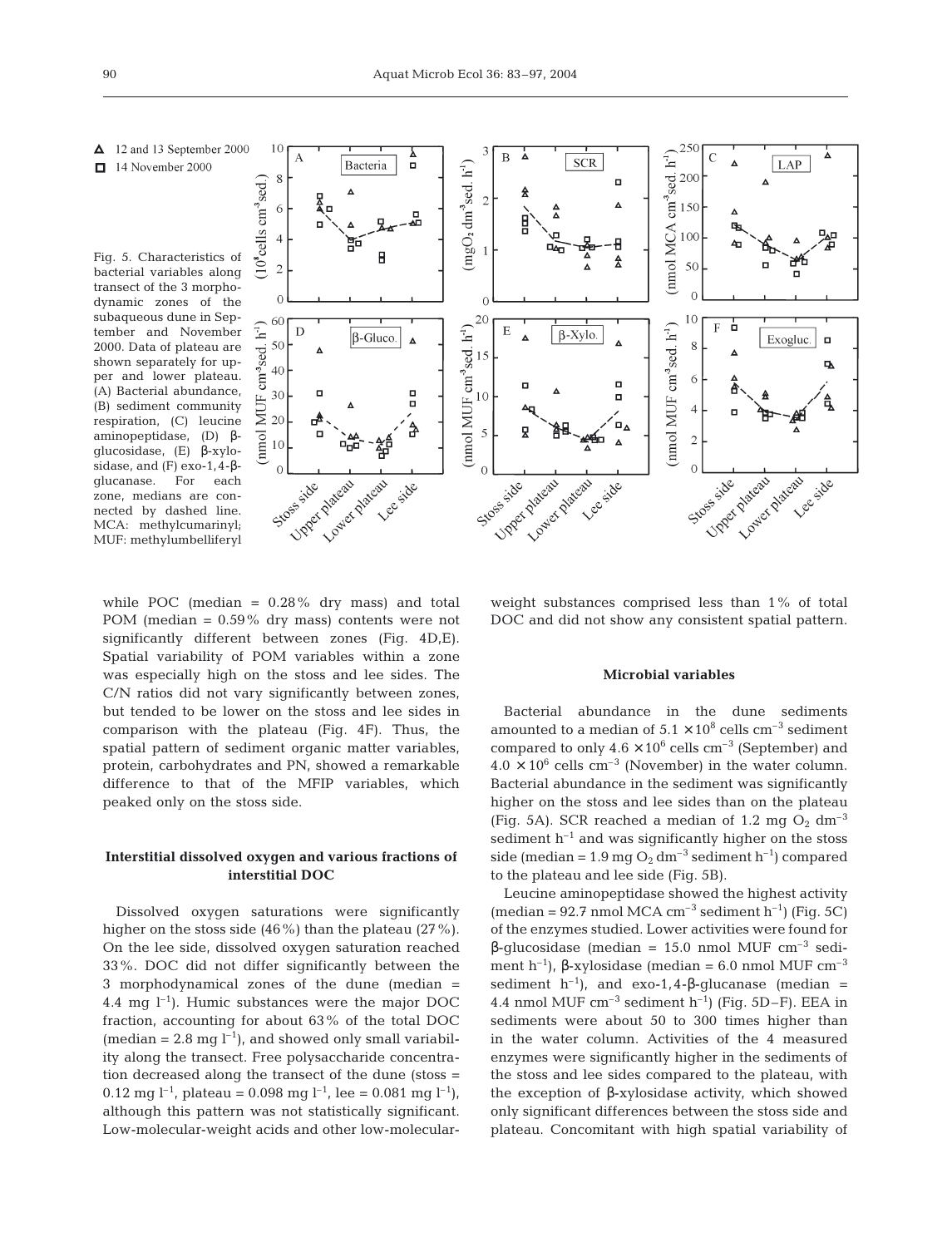the POM content on the stoss and lee sides was a high spatial variability in EEA (Fig. 5C–F).

#### **Principal components analysis (PCA)**

The first 2 factors of the PCA of microbial and environmental parameters accounted for 73.6% of total variability. The first factor, which explained 54.1% of total variability, grouped bacterial activity (EEA, SCR) as well as sedimentary particulate matter variables (loss on ignition, POC, PN, carbohydrates and protein) (Fig. 6A). Samples with higher values of bacterial activity and sedimentary POM content are located on the left side of the ordination plot in Fig. 6A and samples with lower values on the right. Bacterial abundance was strongly negatively correlated with the first factor  $(r_s = -0.82; p < 0.001)$ . Correlation between VHG and the first factor was not as close as that for bacterial abundance  $(r_s =$ 0.53;  $p < 0.01$ ). Most samples from the stoss and the lee sides are located on the left side of the factorial map in Fig. 6B. In contrast, most samples from the plateau are located on the right side, indicating lower POM content, POM quality and microbial activity (Fig. 6B), with the lower plateau site exhibiting the lowest values on both sampling months. The ordination pattern thus reflects a clear spatial organisation within the dune.

The second factor, which explained 19.5% of the total variability, was dominated by the C/N ratio of MFIP, and the C/N ratio of sedimentary POM also affected this factor (Fig. 6A). VHG was significantly correlated with the second factor  $(r_s = 0.62; p < 0.01)$ . Samples with higher C/N ratios in the sediment are located in the upper part of the factorial map, while samples with higher C/N ratios of MFIP are located in the lower part of Fig. 6B. Thus, C/N ratios of sediment POM contrast with C/N ratios of MFIP. The C/N ratios differed more between the 2 sampling months than between the various zones of the dune; all September samples are located in the upper part (higher C/N ratio of sediment and lower C/N ratio of MFIP), and all November samples in the lower part (lower C/N ratio of sediment and higher C/N ratio of MFIP) of the ordination plot in Fig. 6B.

Hence, the ordination of the variables along the first-factor axis indicates a functional rela-



Factor 1 (54.1 %)





Fig. 6. (A) PCA ordination plot of bacterial and environmental variables. (B) Factorial map of different zones of subaqueous dune for the 2 sampling months. S: stoss side (September), UP: upper plateau (September); LP: lower plateau (September); L: lee side (September); s: stoss side (November); up: upper plateau (November); lp: lower plateau (November); l: lee side (November). Other abbreviations as in Figs. 3–5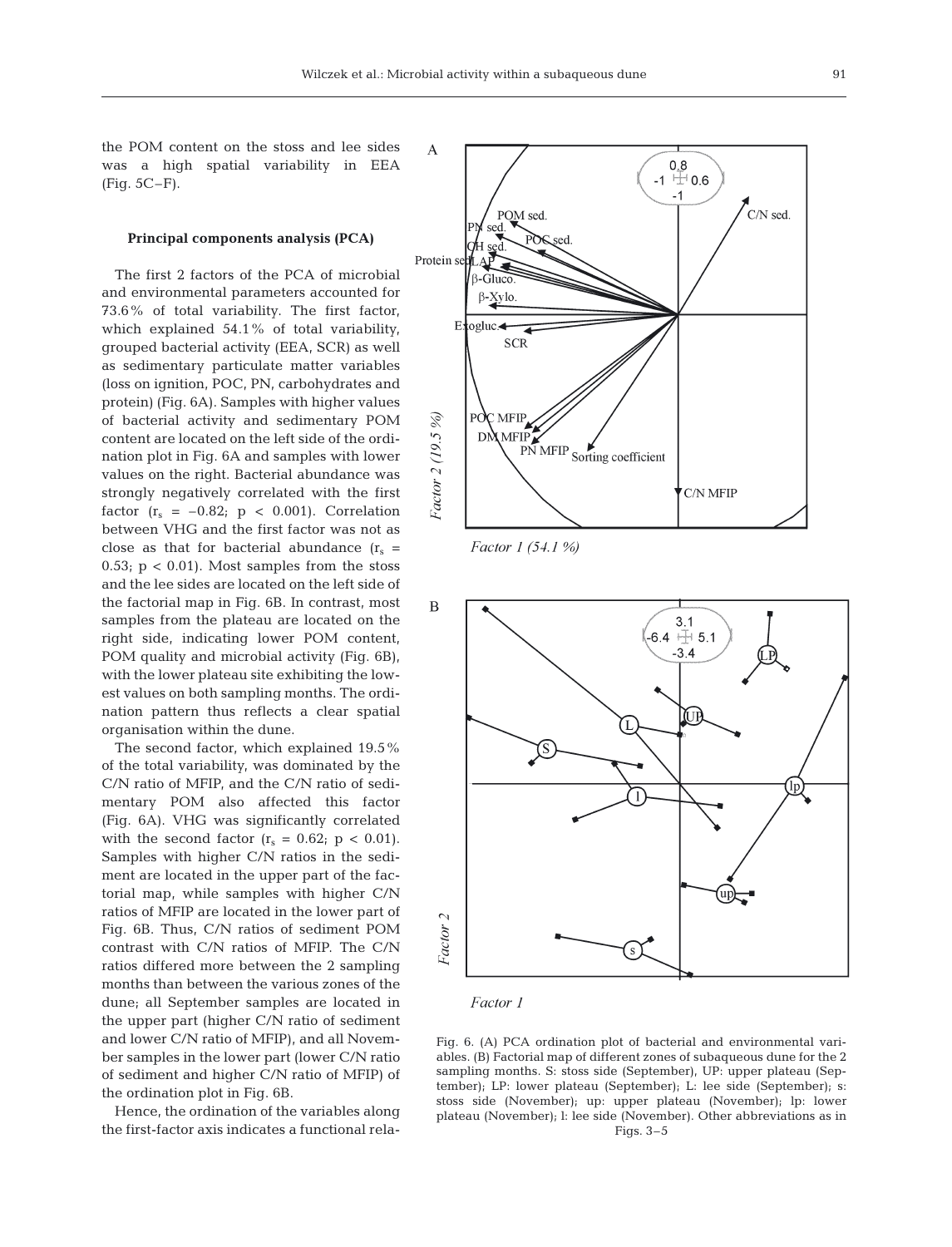tionship between the parameters for sedimentary POM quantity and quality and microbial variables. The ordination of the variables along the second-factor axis indicates a control of POM quantity and quality by hydraulic transport, especially with regard to the mobile fraction of POM (MFIP).

# **Relationships between microbial and environmental variables**

Microbial variables were closely correlated to environmental variables (Table 3) and negatively correlated to VHG for both sampling months. Also, bacterial abundance and EEA were strongly positively correlated with variables that indicate quality and quantity of sedimentary POM (protein, carbohydrates, PN, phaeopigments). Similarly, bacterial abundance and EEA were closely negatively correlated to the C/N ratios in the September samples. The SCR correlated significantly with sedimentary protein, and highly significantly with the phaeopigment content. Both microbial processes (SCR and EEA) were also positively correlated with the PN and POC contents of MFIP. Together with the results of the PCA, the correlations indicate close relationships of various POM variables to VHG on the one side, and to the bacterial variables on the other. This suggests a hierarchical control of bacterial activities by the VHG, linked intermediately by the quantity and quality of POM in the mobile (MFIP) and fixed (biofilm) fractions.

#### **DISCUSSION**

# **Spatial pattern within subaqueous dune**

A clear spatial pattern of transport and metabolic processes was detected in the subaqueous dune. On the stoss side, the  $7\%$  slope and high flow velocity led to infiltration of overlying surface water. Thereby, suspended particles entered the sediments such that the distribution of MFIP within the dune transect closely followed that of the VHG, peaking on the stoss side. The POM content was also high on the stoss side. Hence, this sandy bedform traps and stores suspended matter, as has previously been described for infiltration zones in gravel-bed mountain rivers (Marmonier et al. 1995). Similarly, in the subaqueous dune, advective particle transport was driven by pressure gradients. Beyond this, our results indicate that infiltration of fine organic matter and intrusion of oxygen led to high bacterial abundance, SCR and EEA on the stoss side of the subaqueous dune.

The investigated dune comprised a broad crestal plateau approximately 10 m long, where exfiltration prevailed. Due to high flow velocities above the dune, sediment particle size was maximal in the plateau. MFIP and sedimentary POM content, dissolved oxygen concentration as well as bacterial activity were at their minimum. Within the plateau, the upper part was probably more prone to infiltration than the lower part, as indicated by higher MFIP values on the upper plateau than the lower plateau.

Table 3. Results of Spearman rank correlation coefficients  $(r_s)$  between microbial and environmental variables;  $\dot{r}$   $\dot{p}$  < 0.05; \*\*p < 0.01; \*\*\*p < 0.001. (LAP: leucine aminopeptidase; MFIP: mobile fine interstitial particles; PN: particulate nitrogen; POM: particulate organic matter; SCR: sediment community respiration; VHG: vertical hydraulic gradient)

| Variables                | <b>Bacterial</b><br>abundance | $\beta$ -qlucosidase | Exoglucase | $\beta$ -xylosidase | LAP       | <b>SCR</b> |
|--------------------------|-------------------------------|----------------------|------------|---------------------|-----------|------------|
|                          | $n = 20$                      | $n = 24$             | $n = 24$   | $n = 24$            | $n = 24$  | $n = 24$   |
| VHG $(n = 24)$           | $-0.39$                       | $-0.40$              | $-0.52*$   | $-0.48*$            | $-0.34$   | $-0.41*$   |
| Sep $(n = 12)$           | $-0.55$                       | $-0.74$ **           | $-0.75**$  | $-0.58*$            | $-0.63*$  | $-0.64*$   |
| Nov $(n = 12)$           | $-0.72**$                     | $-0.75**$            | $-0.70*$   | $-0.63*$            | $-0.72**$ | $-0.50$    |
| Dry mass MFIP            | 0.41                          | $0.41*$              | $0.45*$    | $0.44*$             | 0.36      | $0.49*$    |
| PN MFIP                  | 0.38                          | $0.49*$              | $0.53**$   | $0.55***$           | $0.47*$   | $0.55***$  |
| Chl $a(n = 12)$          | 0.48                          | 0.49                 | 0.43       | 0.39                | 0.49      | 0.11       |
| Phaeopiqments $(n = 12)$ | $0.74*$                       | $0.85***$            | $0.90***$  | $0.73**$            | $0.67*$   | $0.73**$   |
| Sediment                 |                               |                      |            |                     |           |            |
| Total POM                | $0.48*$                       | $0.65**$             | $0.50*$    | $0.47*$             | $0.52**$  | 0.33       |
| PN                       | $0.55*$                       | $0.74***$            | $0.64***$  | $0.57***$           | $0.60**$  | 0.38       |
| $C/N (n = 24)$           | $-0.34$                       | $-0.28$              | $-0.50*$   | $-0.42*$            | $-0.34$   | $-0.24$    |
| Sep $(n = 12)$           | $-0.98***$                    | $-0.83**$            | $-0.71$ ** | $-0.62*$            | $-0.64*$  | $-0.45$    |
| Nov $(n = 12)$           | $-0.27$                       | $-0.18$              | $-0.49$    | $-0.27$             | $-0.54$   | $-0.11$    |
| Carbohydrates            | $0.68**$                      | $0.79***$            | $0.73***$  | $0.67***$           | $0.61***$ | $0.49*$    |
| Protein                  | $0.73***$                     | $0.79***$            | $0.71***$  | $0.73***$           | $0.70***$ | $0.62***$  |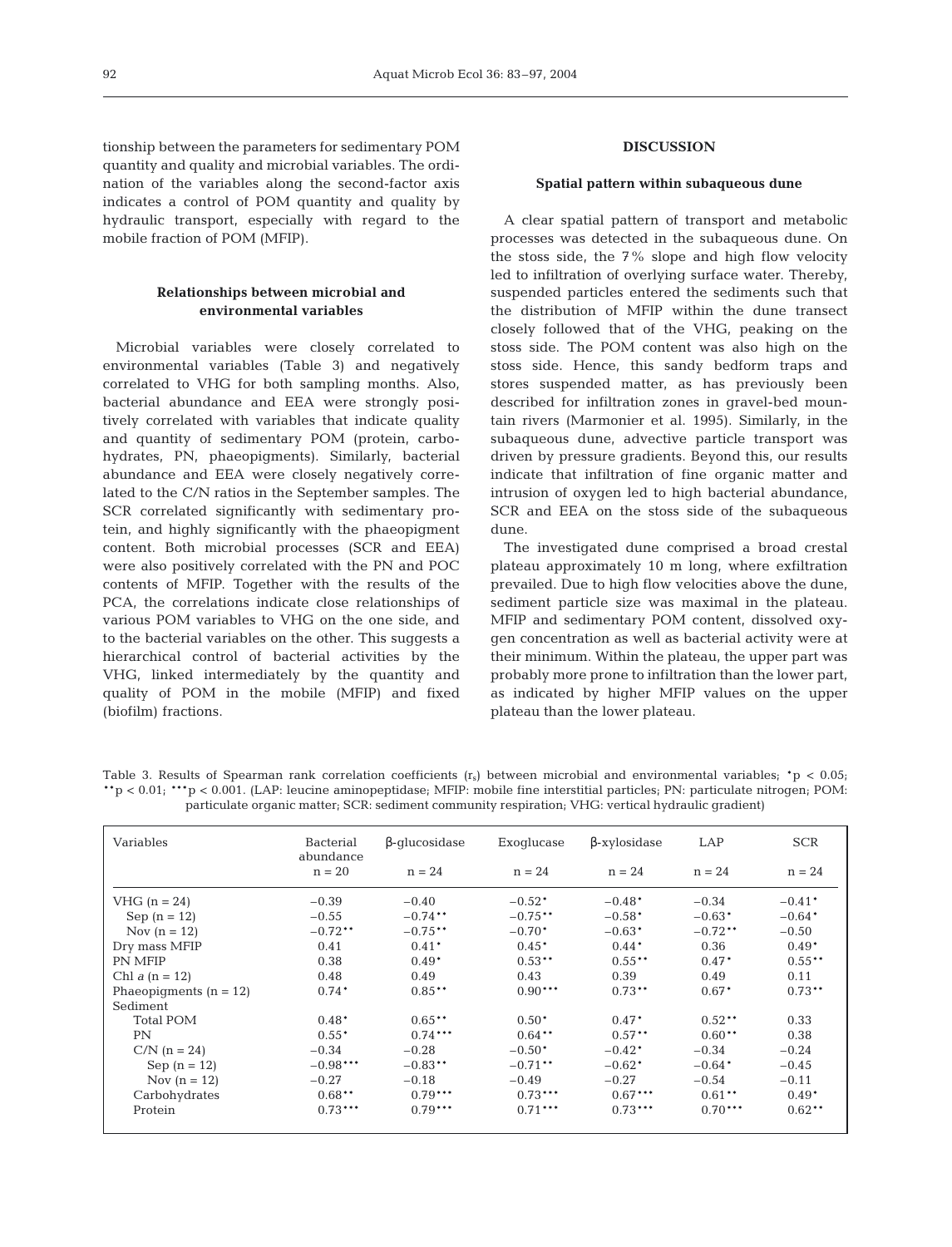On the lee side, exfiltration prevailed, resulting in lower concentrations of MFIP compared to the stoss side. However, reverse-flow (wakes) may have produced some minor infiltration events on the lee side (Carling et al. 2000). Despite the lower infiltration rates on the lee side compared to the stoss side, sedimentary POM content, bacterial abundance and EEA levels were similar on the lee and stoss sides. This may be due to the fact that low flow velocities on the lee side probably resulted in the deposition and trapping of POM. A similar effect was described for a slow-flowing zone downstream of a riffle in a gravel-bed river by Claret et al. (1998).

#### **Extracellular enzyme activities (EEA)**

The general pattern of specific EEA  $(V_{\text{max}})$  in this study was leucine aminopeptidase > β-glucosidase > βxylosidase > exo-1,4-β-glucanase. The high activity of leucine aminopeptidase compared to other enzyme activities is probably related to the high proportion of proteins in algal biomass. Besides this, LAP may hydrolize a large number of peptides with L-configuration as substrates (Chróst 1991), whereas carbohydrate-degrading enzymes exhibit high substratespecificities (Chróst 1991). The higher β-glucosidase activity than β-xylosidase activity supports the assumption that cellulose is the predominant carbon source for bacteria in sediments, rather than hemicellulose (Sabater & Romaní 1996, M. Rulík pers. comm.). There were no differences in the EEA pattern between the zones of the subaqueous dune.

#### **Factors determining microbial activity**

Bacterial activity was strongly influenced by VHG. The highest SCR rate and a high level of EEA were found on the stoss side of the dune. This showed that the infiltration of river water, which transfers microbial substrates and dissolved oxygen into the sediments, promoted the microbial activity. SCR rates were also higher in infiltration zones than in exfiltration zones of small gravel-bed rivers, which, however, generally exhibited similar or slightly lower activity levels than the River Elbe (Naegeli et al. 1995, Ingendahl 1999, Ingendahl et al. 2002). Comparable effects of subsurface hydrology on other parameters of microbial activity have been reported for gravel-bed streams and rivers (Jones et al. 1995, Marmonier et al. 1995, Battin 2000). The present results support the model of Hendricks (1993), based on gravel-bed rivers, whereby the infiltration zone is more conductive to aerobic processes such as respiration than the exfiltration zone.

Our present findings suggest that this hypothesis is also applicable to short sand dunes in a large river.

Our results give some insight into the mechanisms connecting hydromorphological and microbiological processes. Both types of processes are connected indirectly via the quantity and quality of organic matter retained in the sediments. Our results indicate that hydromorphological processes lead to accumulation of high-quality sedimentary POM (protein, carbohydrates, PN and phaeopigments) on the stoss and lee sides of the dune, which favour bacterial growth and activity on these sites. High-quality POM (protein and PN content) was also the best predictor for variability of bacterial abundance and production in the lowland river Spree (Fischer et al. 2002b). Recently, close connections have been found between high-quality POM and EEA in fluvial systems (Romaní et al. 1998, Bonin et al. 2000); for example, sediment carbohydrates largely explained the pattern of biofilm esterase activity (Battin 2000). In particular, detritus produced by phytoplankton should form a high-quality substrate for bacteria. The close relationship between microbial activity (SCR and EEA) and phaeopigment content, as found in our study, supports the assumption that phytoplankton detritus is a high-quality substrate for bacteria.

There is some evidence that algal photosynthesis seasonally promotes enzymatic and respiratory activity of sediment bacteria (Jones 1995, Kemp & Dodds 2001, Romaní & Sabater 2001). In our study, this functional relationship was indicated by the fact that the C/N ratio of sediment, which is a parameter of POM quality, was highly negatively correlated with bacterial variables (abundance and EEA) for September samples only. The C/N ratios of sediment and bacterial variables were only weakly correlated in November, probably due to low phytoplankton production and the sharply diminished input of fresh organic material into the sediments. Similar to EEA, the distribution of SCR in the dune was controlled via the quantity and quality of organic matter. In this case, the protein content of sedimentary POM and phaeopigments were the relevant parameters related to enhanced SCR. Total sedimentary POM contributed much less to the prediction of SCR distribution, as was similarly found by Pusch & Schwoerbel (1994) and by Jones et al. (1995). Significant correlations between total POM content and community respiration were found in the sediments of a gravel bed river by Naegeli et al. (1995) and in lowgradient blackwater streams by Fuss & Smock (1996), but the protein content of POM was not assessed. These correlations between microbial activities and the presence of high-quality substrates indicate that bacterial abundance adapts quickly to local conditions, which means that bacterial abundance was probably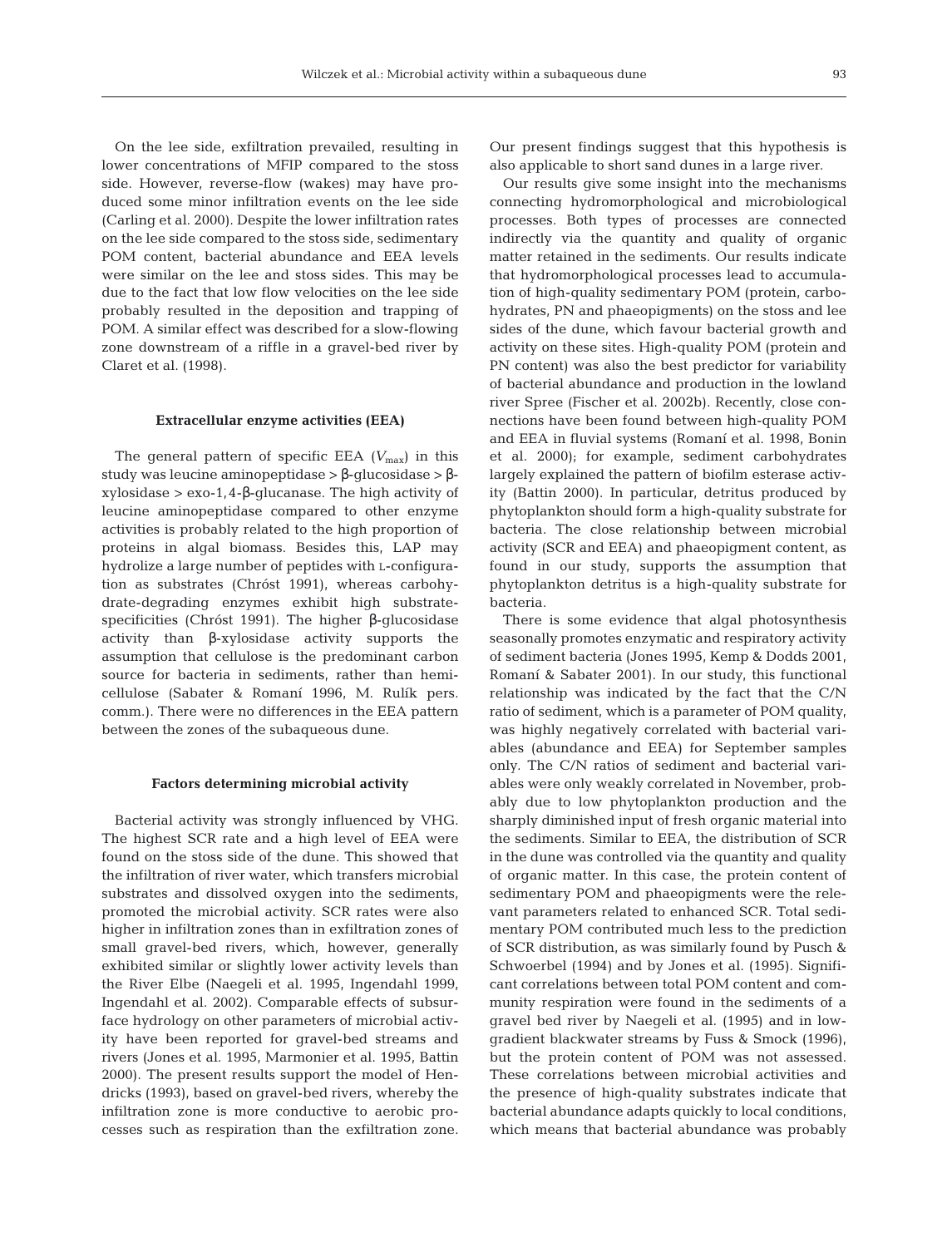not a limiting factor for bacterial activity in most cases. However, spatial heterogeneity of bacterial populations may have contributed to the variability of the observed microbial activity levels (significant correlations between EEA and bacterial abundance in the sediment).

Our results indicate that there were several pools of organic matter in the sediments of the subaqueous dune in the Elbe, differing in their relevance for specific microbiological processes. SCR was most closely related to the sedimentary content of decaying algae, as reflected by the phaeopigments, and of protein. EEA was also closely related to decaying algae and protein, and additionally to elevated sediment contents of carbohydrates and nitrogen. Both microbial processes (SCR and EEA) were also positively influenced by high organic contents of MFIP. This pool of mobile particles, exhibiting a large proportion of high-quality organic matter, is probably especially characteristic for a riverine bedform that is in close hydrological connectivity with the water column. It is hypothesized that these mobile particles are trapped by the sedimentary biofilm, and thus are continuously transferred to the sediment POM pool described above. Furthermore, it can be assumed that microbial activities were also promoted by the presence of metabolically active bacteria colonising the MFIP.

There is evidence that DOC concentration and composition are involved in the control of microbial activity in riverine sediments (Findlay & Sobczak 2000, Fischer et al. 2002a). However, we found no significant differences in total DOC and DOC fractions of interstitial water samples between the morphodynamic zones of the subaqueous dune. Large proportions of DOC sorbed to the biofilm are not instantly turned over, but remain in the biofilm as a reservoir (Fiebig 1997), which could buffer direct effects of DOC depletion in interstitial water. A fast microbial turnover, especially of easily utilisable DOC fractions (polysaccharides and low-molecular-weight compounds) could mask possible gradients of these fractions along the transect of the dune.

# **Hierarchical controls on microbial activity within subaqueous dune**

The regulation of microbial activity in the subaqueous dune can be conceptually summarized by a 2-stage regulatory hierarchy (Fig. 7) that connects hydromorphological processes and microbial activities via the input of easily degradable microbial substrates (cf. Fischer et al. 2003). The standing stock of these microbial substrates represents an intermediate control level.



Fig. 7. Schematic model of spatial patterns of hydrodynamics, morphodynamics, fine particles, particulate organic matter and microbial activity within subaqueous dune. Direction and relative level of the variables are represented by direction and relative size of arrows and by relative extension of line (in similarity to the percentage increase) compared to plateau site, respectively, EEA: extracellular enzyme activities; MFIP: mobile fine interstitial particles; POM quantity: total particulate organic matter content; POM quality: sedimentary content of carbohydrates, protein, phaeopigments; SCR: sediment community respiration; VHG: vertical hydraulic gradient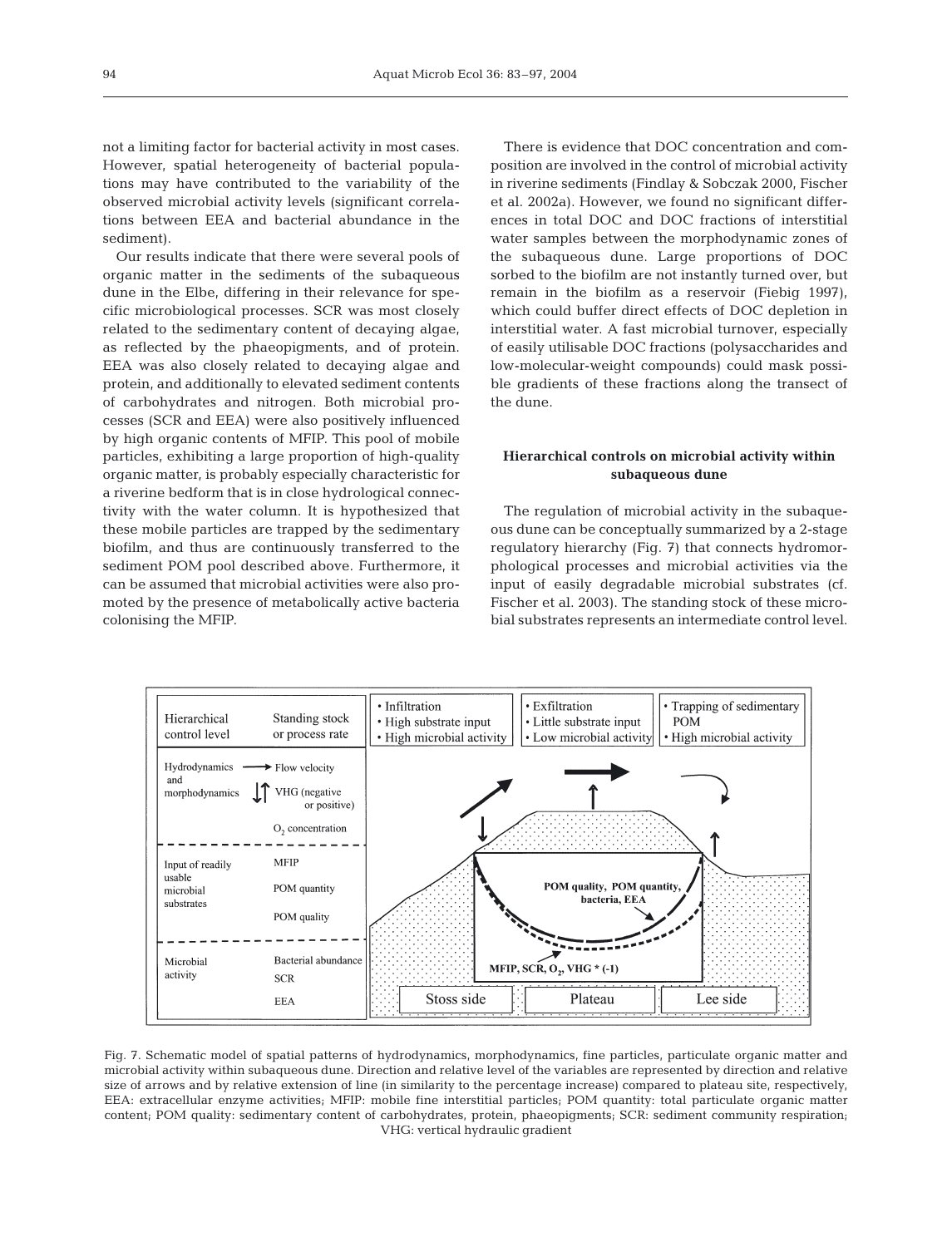First, hydrodynamic and morphodynamic processes lead to the formation of 3-dimensional bedforms with a distinct spatial pattern of infiltration and exfiltration of river water, supplemented by sedimentation processes in the hydrological dead zone on the lee side. Hence, 2 processes are involved in the retention of POM: filtering of fine suspended particles from the river water on the stoss side of the dune, and sedimentation of (presumably) bigger particles on the lee side. This hydrodynamic/morphodynamic pattern results in a characteristic spatial distribution in respect to dissolved oxygen availability, input of readily degradable organic matter and reactive nitrogen, and probably of bacteria themselves, as they colonise the entrapped particles.

Second, the variability of dissolved oxygen availability and the standing stocks of easily degradable microbial substrates exert a clear 'bottom-up' control on microbial activity. This pathway of control on microbial activity is supposed to be the most important pathway, as other potential control mechanisms, such as physical impact by the constant transport of sandy sediments, or the 'top-down' control by protozoa (Gücker & Fischer 2003) and large invertebrate populations (Barton & Smith 1984, Brunke et al. 2002), reach only minor significance in sandy river sediments.

The same controls on microbial activity presumably also apply to the mobile long-duned sediments present in the central channel of the River Elbe and other rivers (Rutherford et al. 1991, Carling et al. 2000), which showed a similar but slightly lower level of microbial activity (authors' unpubl. data).

#### **CONCLUSIONS**

Large rivers have rarely been studied by hydrobiologists because of difficult access, especially in regard to the sediments. In order to determine the functional characteristics of a subaqueous dune in a large river, we investigated sediments within 3 morphodynamic zones (stoss side, crestal plateau, lee side) of a subaqueous dune in the 8th-order River Elbe. The morphodynamic differentiation of this subaqueous dune resulted in the formation of distinct functional zones in the sediments, with the stoss and the lee sides being focal zones of particulate matter retention due to infiltration and sedimentation processes. In these zones, bacterial abundance and most variables of microbial activity were significantly higher than on the plateau. The remarkable relationship between morphological structure and microbial functioning in such sandy sediments can be conceptually summarized by a 2-stage regulatory hierarchy, as microbial activities were controlled directly by the availability of metabolic resources, and indirectly by hydromorphological pro-

cesses. As a result of these processes, subaqueous dunes represent an efficient POM filter. Hence, the presence of dunes may enhance the carbon mineralisation rate and increase the heterotrophic capacity of the river ecosystem in surface sediments relative to a flat river bottom. Beyond this, our results show that even in a high-order river, there is a high sedimentary activity of extracellular enzymes degrading labile organic substances, which are probably produced by the planktonic algae luxuriating in many large rivers world-wide. Thus, as hypothesized by the revised 'riverine productivity model' (Thorp & Delong 2002), the metabolism of organic matter in high-order rivers seems to be partially independent of allochthonous carbon inputs from the headwaters.

*Acknowledgements.* This study was financially supported by the Bundesministerium für Bildung und Forschung (BMBF, FKZ 0339602). We thank B. Kiergaßner and A. Ratzinger for their technical assistance in the field and in the laboratory, the Federal Administration for Water and Navigation (WSV) for providing water depth data, the Wassergütestelle Elbe (Hamburg) for providing physicochemical data of Elbe river water, and H. P. Grossart for valuable comments on an earlier draft of the manuscript.

### LITERATURE CITED

- Barton DR, Smith SM (1984) Insects of extremely small and extremely large aquatic habitats. In: Resh VH, Rosenberg DM (eds) The ecology of aquatic insects. Praeger, New York, p 456–483
- Battin TJ (2000) Hydrodynamics is a major determinant of streambed biofilm activity: from the sediment to the reach scale. Limnol Oceanogr 45:1308–1319
- Battin TJ, Sengschmitt D (1999) Linking sediment biofilms, hydrodynamics, and river bed clogging: evidence from a large river. Microb Ecol 37:185–169
- Bonin HL, Griffiths RP, Caldwell BA (2000) Nutrient and microbiological characteristics of fine benthic organic matter in mountain streams. J North Am Benthol Soc 19: 235–249
- Bou C, Rouch R (1967) Un nouveau champ de recherches sur la faune aquatique souterraine. C R Hebd Séances Acad Sci 265:369–370
- Brunke M, Fischer H (1999) Hyporheic bacteria—relationships to environmental gradients and invertebrates in a prealpine stream. Arch Hydrobiol 146:189–217
- Brunke M, Gonser T (1997) The ecological significance of exchange processes between rivers and groundwater. Freshw Biol 37:1–33
- Brunke M, Gonser T (1999) Colmation and depth filtration within streambeds: retention of particles in hyporheic interstices. Int Rev Gesamten Hydrobiol 84:99–117
- Brunke M, Hoffmann A, Pusch M (2002) Association between invertebrate assemblages and mesohabitats in a lowland river (Spree, Germany): a chance for predictions? Arch Hydrobiol 154:239–259
- Carling PA, Williams JJ, Kelsey AD (2000) The morphodynamics of fluvial sand dunes in the River Rhine, near Mainz, Germany. II. Hydrodynamics and sediment transport. Sedimentology 47:253–278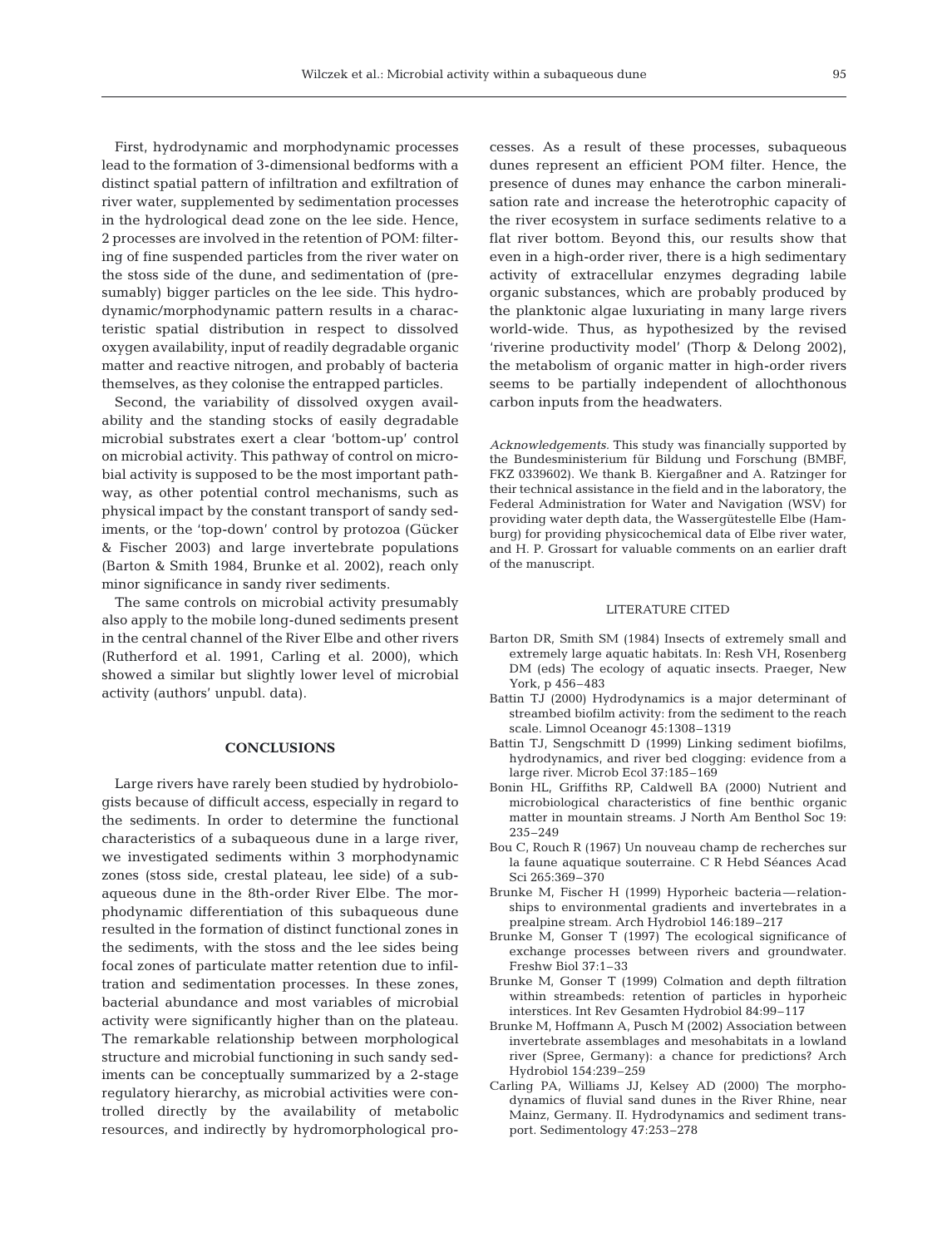- Chróst RJ (1991) Environmental control of the synthesis and activity of aquatic microbial ectoenzymes. In: Chróst RJ (ed) Microbial enzymes in aquatic environments. Springer-Verlag, Heidelberg, p 42–50
- Chróst RJ (1994) Microbial enzymatic degradation and utilisation of organic matter. In: Chróst R, Overbeck J (eds) Microbial ecology of Lake Plußsee. Springer-Verlag, Heidelberg, p 118–174
- Claret C, Marmonier P, Boissier JM, Fontvieille D, Blanc P (1997) Nutrient transfer between parafluvial interstitial water and river water: Influence of gravel bar heterogeneity. Freshwat Biol 37:657–670
- Claret C, Marmonier P, Bravard JP (1998) Seasonal dynamics of nutrient and biofilm in interstitial habitats of two contrasting riffles in a regulated large river. Aquat Sci 60: 33–55
- Deutsche Einheitsverfahren (1985) Deutsche Einheitsverfahren zur Wasser-, Abwasser- und Schlammuntersuchung. DIN 38412, Teil 16 (1996). Verlag Chemie, Weinheim
- Elliott AH, Brooks NH (1997) Transfer of nonsorbing solutes to a streambed with bedforms: theory. Water Resour Res 33: 123–136
- Fiebig DM (1997) Microbiological turnover of amino acids immobilized from groundwater discharge through hyporheic sediments. Limnol Oceanogr 42:763–768
- Findlay S, Sobczak WV (2000) Microbial communities in hyporheic sediments. In: Jones JB, Mulholland PJ (eds) Streams and ground waters, Academic Press, London, p 287–306
- Fischer H, Pusch M (2001) Comparison of bacterial production in sediments, epiphyton and the pelagic zone of a lowland river. Freshw Biol 46:1335–1348
- Fischer H, Sachse A, Steinberg CEW, Pusch M (2002a) Differential retention of dissolved organic carbon (DOC) by a bacterial community in river sediments. Limnol Oceanogr 47:1702–1711
- Fischer H, Wanner SC, Pusch M (2002b) Bacterial abundance and production in river sediments as related to the biochemical composition of particulate organic matter (POM). Biogeochemistry 61:37–55
- Fischer H, Sukhodolov A, Wilczek S, Engelhardt C (2003) Effects of flow dynamics and sediment movement on microbial activity in a lowland river. River Res Applic 19: 473–482
- Fuss CL, Smock LA (1996) Spatial and temporal variation of microbial respiration rates in a blackwater stream. Freshw Biol 36:339–349
- Gücker B, Fischer H (2003) Flagellate and ciliate distribution in sediments of a lowland river: relationships with environmental gradients and bacteria. Aquat Microb Ecol 31: 67–76
- Hendricks SP (1993) Microbial ecology of the hyporheic zone: a perspective integrating hydrology and biology. J N Am Benthol Soc 12:70–78
- Hoppe HG (1993) Use of fluorogenic model substrates for extracellular enzyme activity (EEA) measurement of bacteria. In: Kemp PF, Sherr BF, Sherr EB (eds) Handbook of methods in aquatic microbial ecology. Lewis Publishers, Boca Raton, FL, p 423–431
- Huettel M, Ziebis W, Forster S (1996) Flow-induced uptake of particulate matter in permeable sediments. Limnol Oceanogr 41:309–322
- Ingendahl D (1999) Der Reproduktionserfolg von Meerforelle *(Salmo trutta* L.) und Lachs *(Salmo salar* L.) in Korrelation zu den Mileubedingungen des hyporheischen Interstitials. PhD thesis, University of Cologne
- Ingendahl D, Haseborg ter E, Meier M, Most van der O,

Steele H, Werner D (2002) Linking hyporheic community respiration and inorganic nitrogen transformations in the River Lahn (Germany). Arch Hydrobiol 155:99–120

- Itzhaki RF, Gill DM (1964) A micro-biuret method for estimating proteins. Anal Bioch 9:401–410
- Jones JB (1995) Factors controlling hyporheic respiration in a desert stream. Freshw Biol 34:91–99
- Jones JB, Fisher SG, Grimm NB (1995) Vertical hydrologic exchange and ecosystem metabolism in a Sonoran desert stream. Ecology 76:942–952
- Kemp MJ, Dodds WK (2001) Centimeter scale patterns in dissolved oxygen and nitrification rates in a prairie stream. J North Am Benthol Soc 20:347–357
- Kostaschuk R (2000) A field study of turbulence and sediment dynamics over subaqueous dunes with flow separation. Sedimentology 47:519–531
- Marmonier P, Fontvielle D, Gibert J, Vanek V (1995) Distribution of dissolved organic carbon and bacteria at the interface between the Rhône River and its alluvial aquifer. J N Am Benthol Soc 14:382–392
- Marxsen J, Tippmann P, Heininger P, Preuß G, Remde A (1998) Aktivität. In: Vereinigung für allgemeine und angewandte Mikrobiologie (ed) Mikrobiologische Charakterisierung aquatischer Sedimente. Oldenbourg, München, p 92–104
- Naegeli MW, Uehlinger U (1997) Contribution of the hyporheic zone to ecosystem metabolism in a prealpine gravel-bed river. J N Am Benthol Soc 16:794–804
- Naegeli MW, Hartmann U, Meyer E, Uehlinger U (1995) POM-dynamics and community respiration in the sediments of a floodprone prealpine river (Necker, Switzerland). Arch Hydrobiol 133:339–347
- Packman AI, Bencala KE (2000) Modelling surface–subsurface hydrological interactions. In: Jones JB, Mulholland PJ (eds) Streams and ground waters. Academic Press, London, p 45–80
- Porter KG, Feig YS (1980) The use of DAPI for identifying and counting aquatic microflora. Limnol Oceanogr 25:943–948
- Pusch M, Fiebig D, Bretlar I, Eisenmann H and 5 others (1998) The role of micro-organisms in the ecological connectivity of running waters. Freshw Biol 40:435–495
- Pusch M, Schwoerbel J (1994) Community respiration in hyporheic sediments of a mountain stream (Steina, Black Forest). Arch Hydrobiol 130:35–52
- Rausch T (1981) The estimation of micro-algal protein content and its meaning to the evaluation of algal biomass. I. Comparison of methods for extracting protein. Hydrobiologia 78:237–251
- Romaní AM, Sabater S (1999) Epilithic ectoenzyme activity in a nutrient-rich Mediterranean river. Aquat Sci 61:122–132
- Romaní AM, Sabater S (2001) Structure and activity of rock and sand biofilms in a Mediterranean stream. Ecology 82: 3232–3245
- Romaní AM, Butturini A, Sabater F, Sabater S (1998) Heterotrophic metabolism in a forest stream sediment: surface versus subsurface zones. Aquat Microb Ecol 16: 143–151
- Rutherford JC (1994) Mixing between sediments and river water. In: Rutherford JC (ed) River mixing. John Wiley & Sons, Chichester, p 283–320
- Rutherford JC, Wilcock RJ, Hickey CW (1991) Deoxygenation in a mobile bed river. I. Field studies. Water Res 25: 1487–1497
- Sabater S, Romaní A (1996) Metabolic changes associated with biofilm formation in an undisturbed Mediterranean stream. Hydrobiologia 335:107–113
- Sauer W, Schmidt A (2001) Die Bedeutung suspendierten